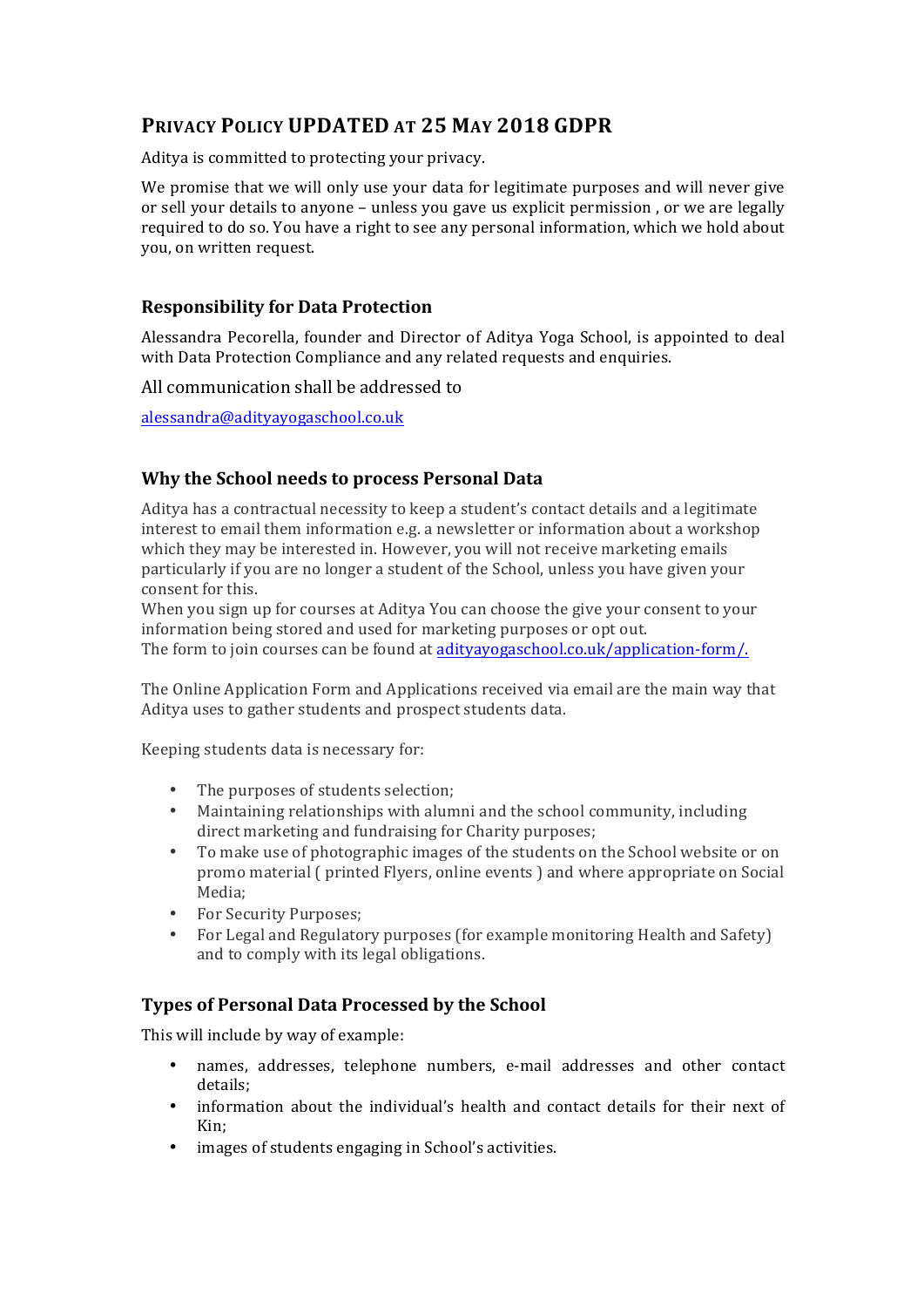### **How the School Collects Data**

Generally Aditya receives personal from the individual directly. This may be via the online Application Form on the Aditya website or simply in the ordinary course of interaction or communication (such as emails or via Messages - as in Social Media interaction).

## Who has access to Personal Data and who the School shares it with

Occasionally the School will have to share personal information relating to its community with third parties, such as professional advisers ( lawyers, accountants, insurers) or government authorities and regulators).

For the most part, personal data collected by Aditya will remain within the School, and will be processed by appropriate individuals only in accordance with access protocols ( i.e. on a "need to know" basis).

## **How long we keep personal data**

Aditya will retain personal data securely and only in line with how long it is necessary to keep for a legitimate and lawful reason. Aditya will retain the documents and data relevant to each students for at least 7 years following departure from the School.

## **Keeping in touch and supporting the School.**

Occasionally Aditya will use the contact details of the students and other members of the community, to keep them updated about the activities of the School, or alumni, including sending updates via newsletter and email.

Should you wish to object to any such use please contact Alessandra via email at

alessandra@adityayogaschool.co.uk.

# **Your Rights**

Individuals have various rights under Data Protection Law to access personal data and in some cases ask for it to be erased and amended. Any individual wishing to access or amend their personal data should put their request in writing to alessandra@adityayogaschool.co.uk.

Aditya will endeavour to respond to any written request as soon as is reasonably practicable and in any event within statutory time-limits, which is one month in the case of request to access information.

### **Consent**

Where Aditya is relying on Consent as a means to process personal data, any person may withdraw this consent at any time.

Please be aware that the School may not be relying on consent but have another lawful reasonto process the personal data in question even without your consent. That reason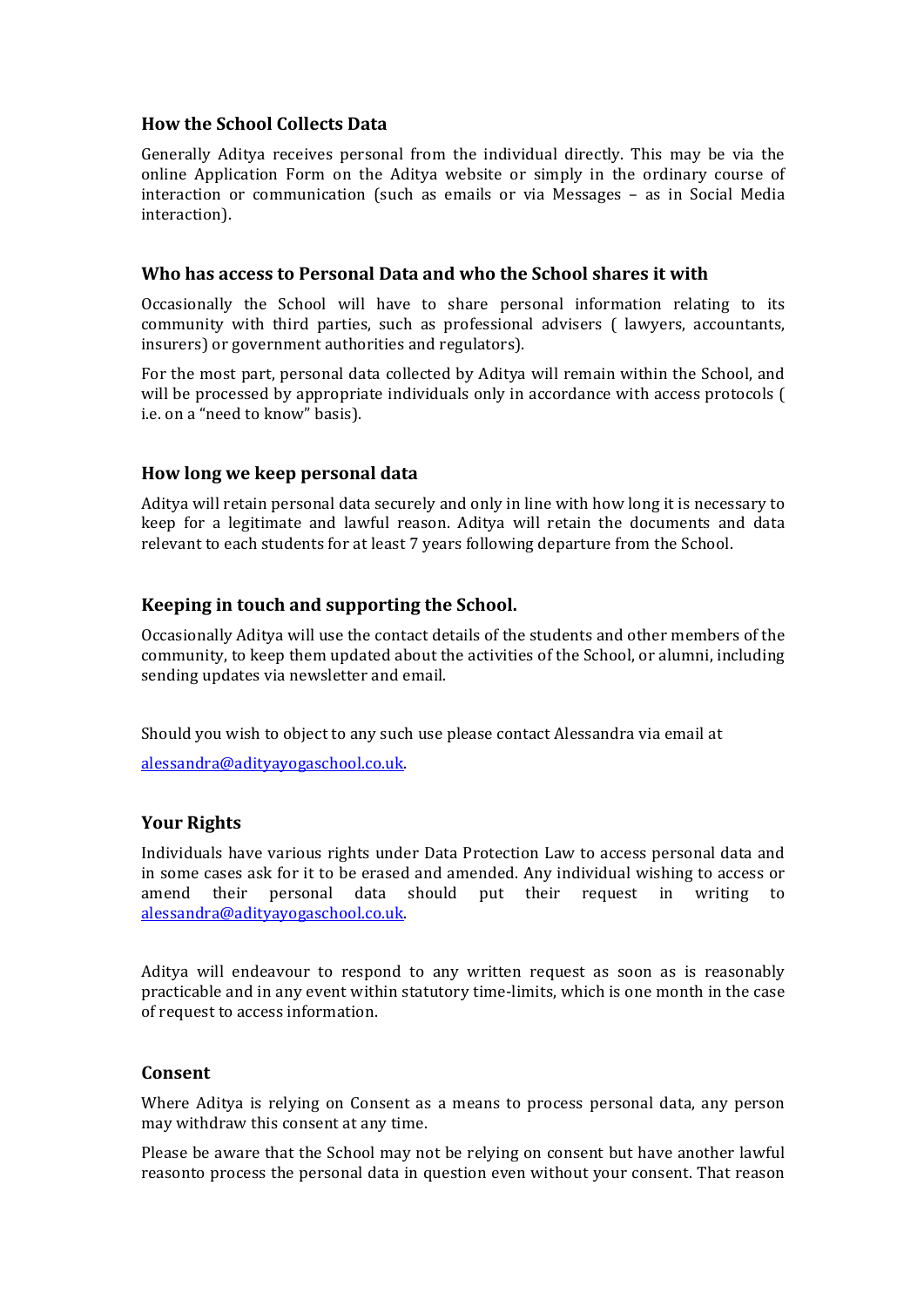will have usually been asserted under this Privacy Notice, or may otherwise exist under some form of Contract agreement with the individual.

#### **Data Accuracy and Security**

Aditya will endeavour to ensure that all personal data held in relation to an individual is as up to date and accurate as possible. Individuals must notify Alessandra Pecorella of any changes of important information.

An individual has the right to request that any out-of-date, irrelevant or inaccurate information about them is erased or corrected ( subject to certain expections and limitations under the Data Protection Law) please see above for details of why the School may need to process your data or you you may contact if you disagree.

## **This Policy**

Aditya will update this Privacy Notice from time to time. Any substantial changes that affect your right will be provided to you directly as far as is reasonably practicable.

#### **Queries and Complaints**

Any comments and queries on this policy should be directed to Aditya's founder Alessandra Pecorella via email 

alessandra@adityayogaschool.co.uk.

If an individual believes that the School has not complied with this policy or acted otherwise than in accordance with Data Protection Law, they should utilise the School Complaints/ Grievance procedure and should also notify Aditya's Founder Alessandra Pecorella via email at the same address as above.

You can also make a referral to or lodge a complaint with the Information Commissioner's Office ( ICO), although the ICO recommends that steps are taken to resolve the matter before involving the Regulator.

LONDON 25th May 2018